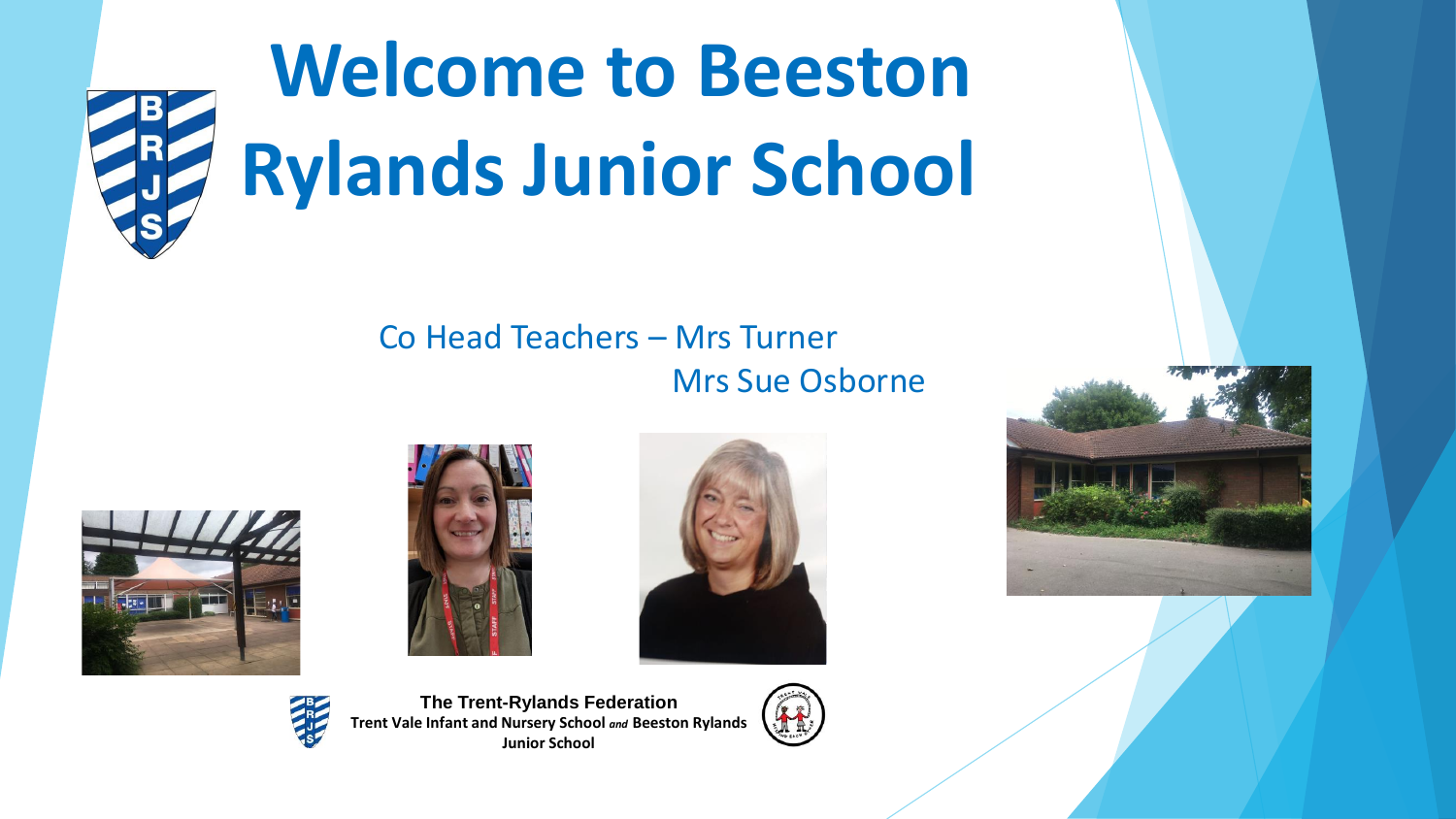#### **Welcome to BRJS (Beeston Rylands Junior School)**

This is a new and exciting time as your child is getting ready to start junior school. Your child will be in Year 3. The staff are looking forward to getting to know the new children and their families but they have already heard lots about them from Mrs Turner and the infant teachers.

There is one Y3 class called Ash class. Miss Harby is the teacher of Ash class.



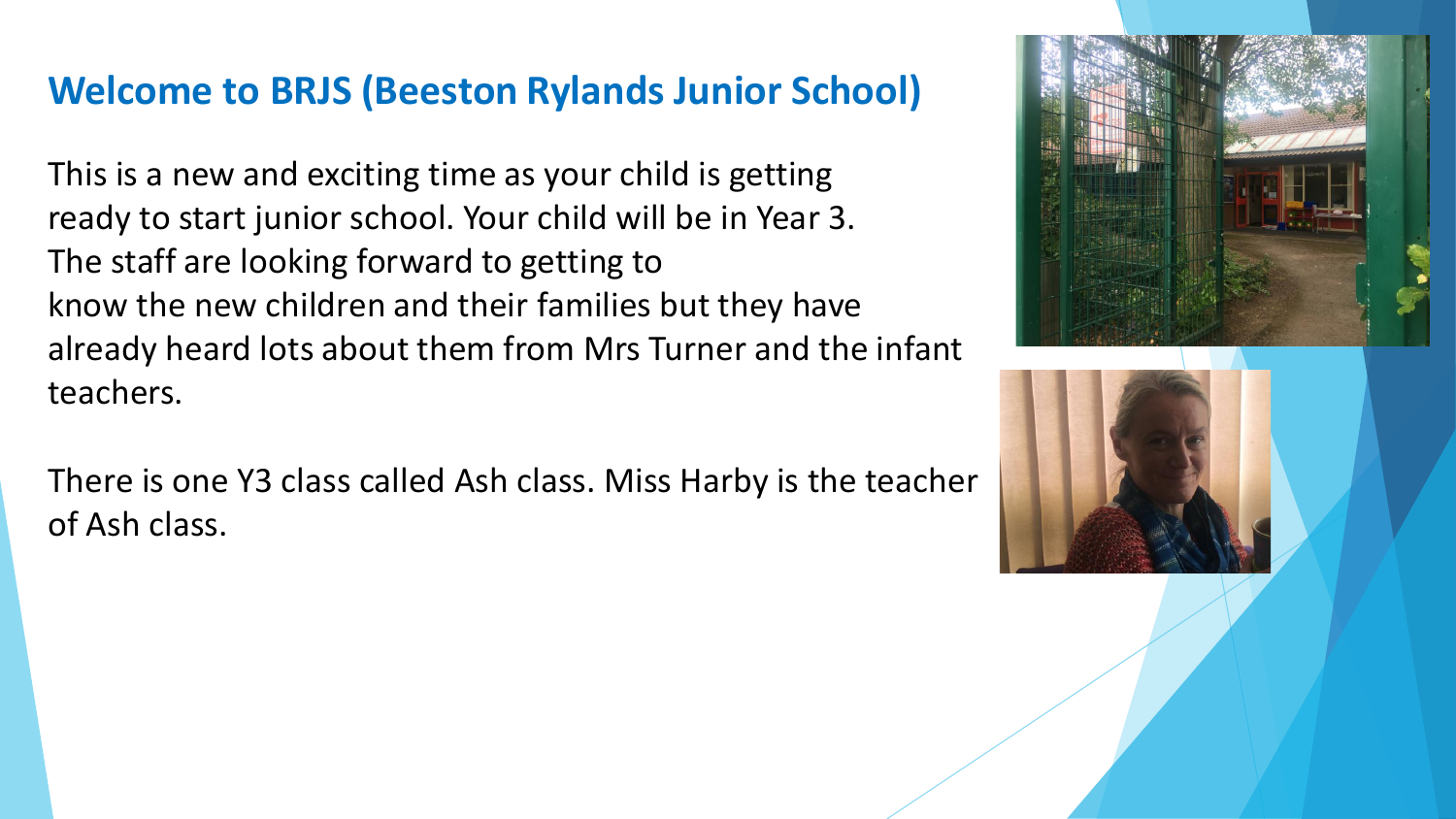## **Starting Junior School**

Starting any new school can be an anxious time for both children and their parents. We aim to make this transition into school as smooth and happy as possible for both of you but recognise that this is currently difficult as school is operating on a bubble system whereby we can't mix groups of children or even currently enter the Junior school building due to the Covid-19 Coronavirus pandemic.

To try and help with this we are sending you a book that you can share with your child which will tell them all about school. Please keep sharing this book with them so they become familiar with Rylands Junior.

Please refer to the link for a video on the website of the Y3 teacher (Miss Harby)and a tour of the school. Please keep watching these videos so your child is familiar with Miss Harby as well as the layout of the school.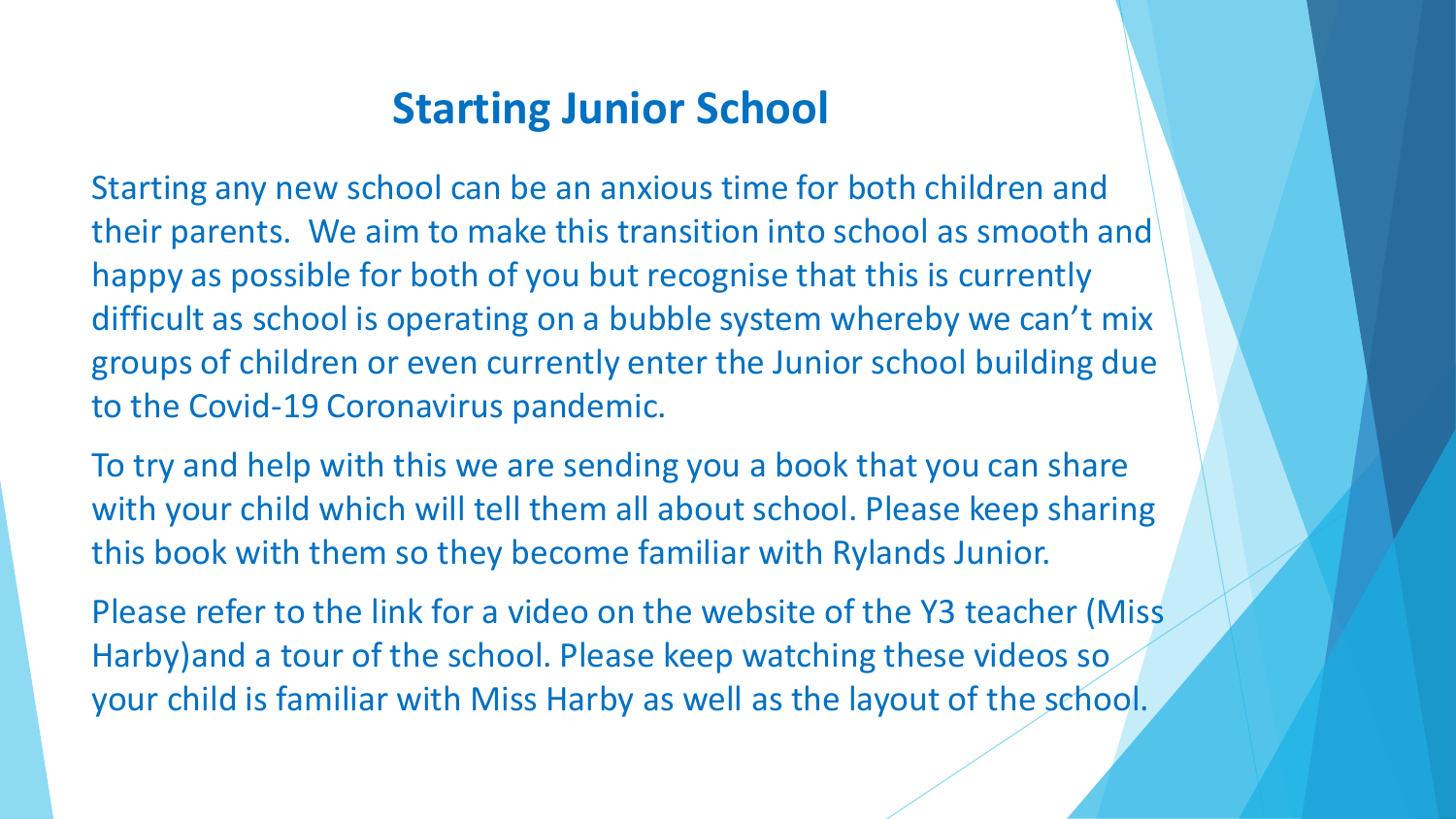

*Beeston Rylands Junior School*

**Our School Motto**

# **Excel, Enjoy, Be Proud**

We always focus on everyone in school being the best version of ourselves that they can possibly be.

To do this we follow our School Rules, which are also known as the Rylands Way:-

#### The Rylands Way

Follow instructions with thought and care Show good manners at all times Care for everyone and everything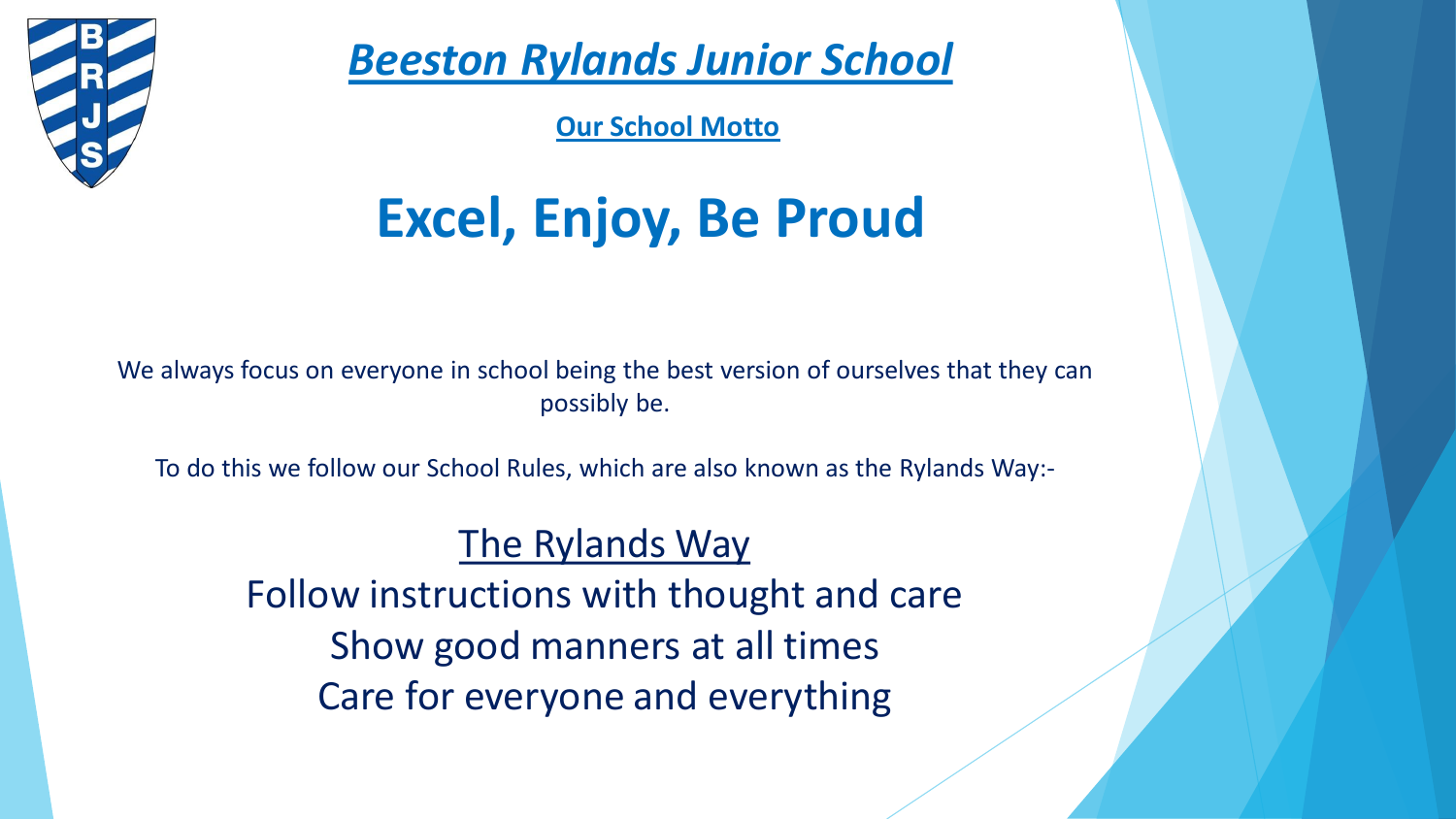## **Behaviour**

Our behaviour policy is based on positive praise and rewards.

Children will regularly receive stickers/ stamps for their work. Two children from each class also receive a Star certificate each week for good work. They will also earn class points that go towards individual certificates and class rewards.

Any inappropriate behaviour receives a warning. If the behaviour is repeated or there is other inappropriate behaviour then your child may miss a playtime.

Every day is a fresh start but if there are multiple missed playtimes in a week you will be informed.

Overall behaviour at Rylands Junior is very good.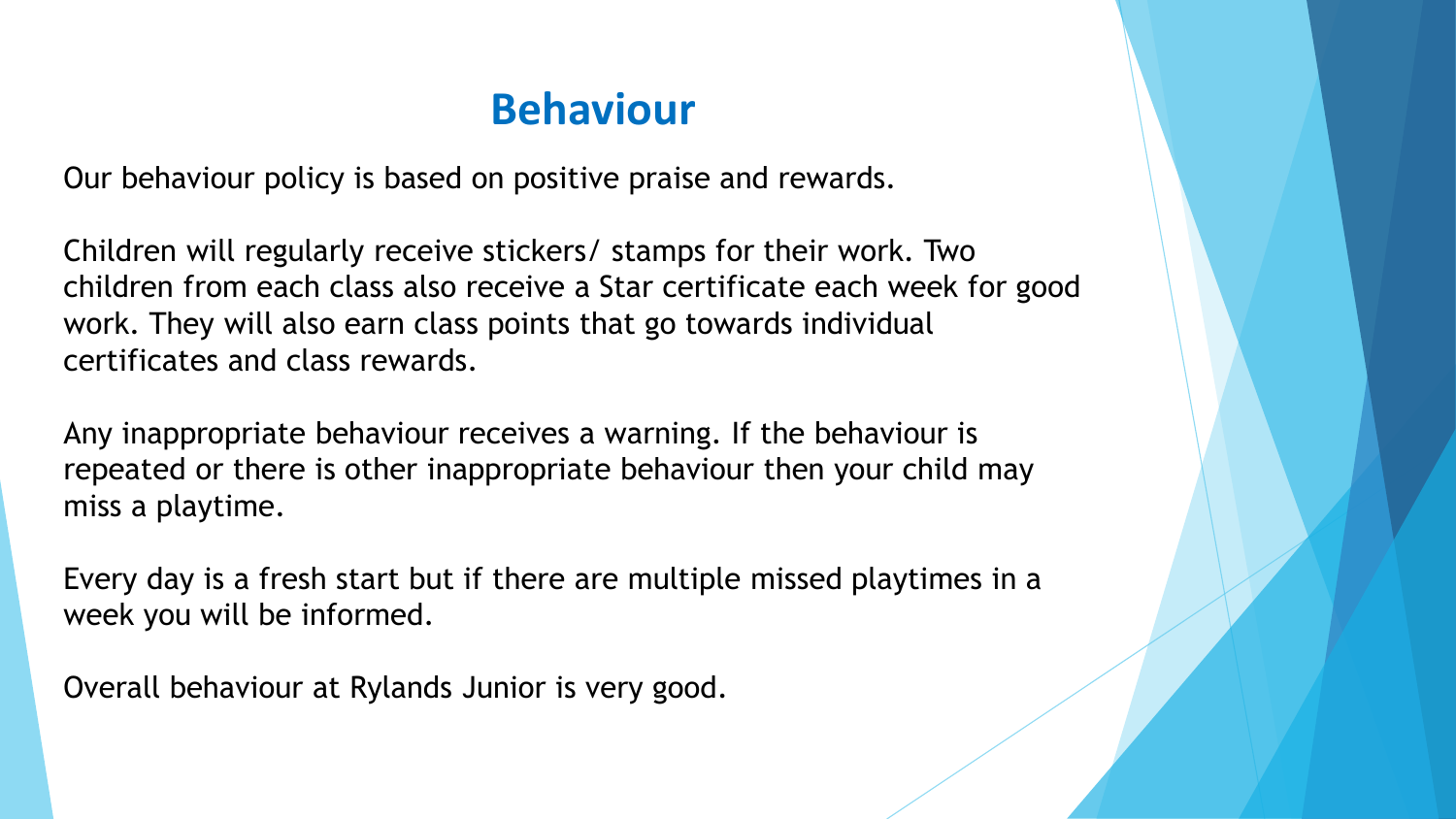## **School Uniform**

Black trainers or black shoes they can easily run in but no open toed sandals.

Plain white or royal blue polo shirt

Royal blue sweat-shirt, jumper, cardigan or fleece

Black / charcoal / dark grey trousers or jogging bottoms with no logos; or black / charcoal / dark grey leggings or shorts which are suitable for active learning.

Pinafore or blue checked dress may also be worn.

**Please remember to put your child's name in every item of school uniform.** 

If you do wish to buy school uniform that has our logo on, you can so from TGR Embroidery [tgr-embroidiery.co.uk](NewParentsPresentationFoundationupdatedJune 2020.pptx)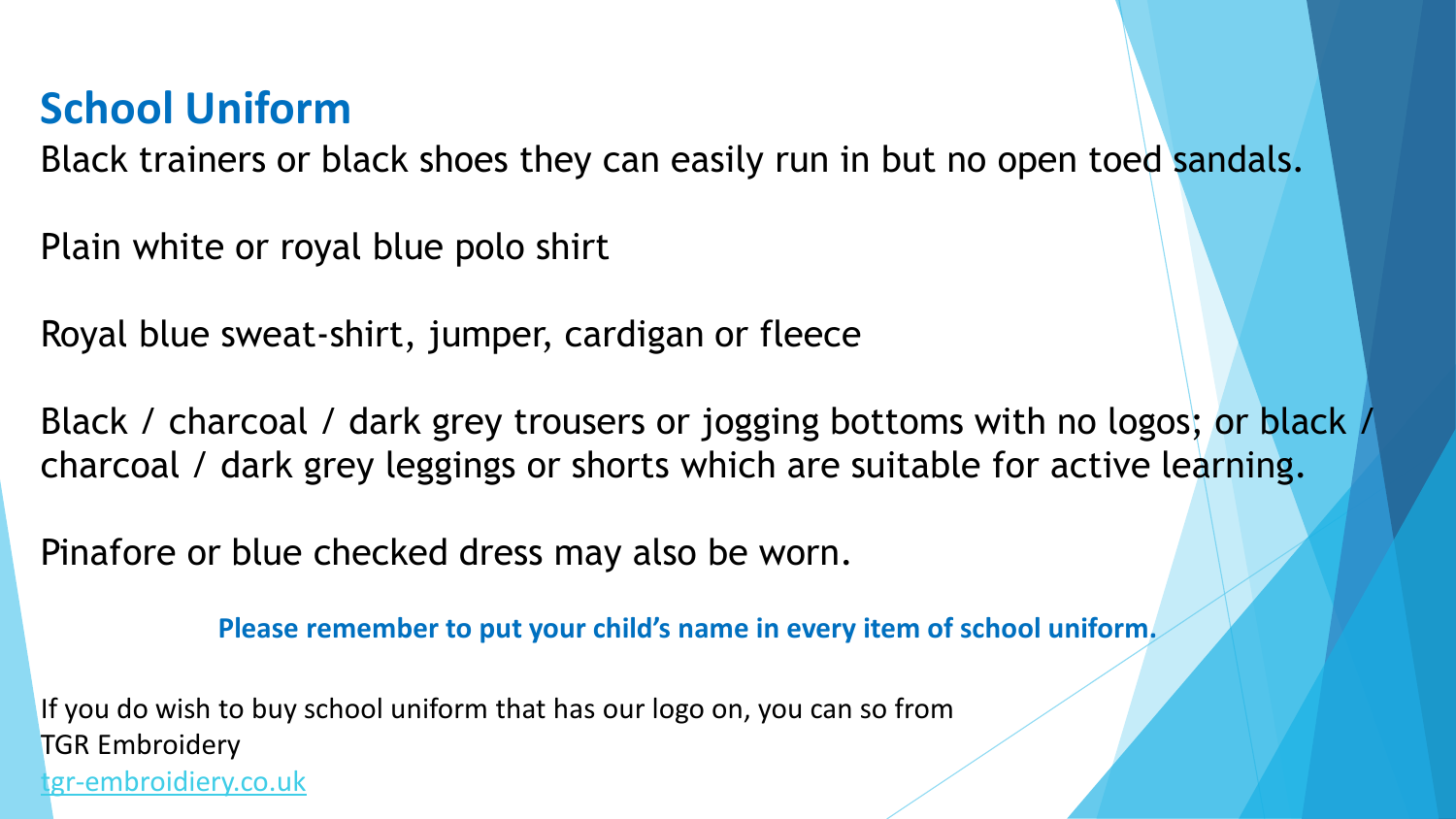#### **Book Bags and Water Bottles**

Children need to bring a tote bag, reading diary and school reading books in everyday.

#### **They should bring a water bottle with them every day.**

This should only be filled with water; no juice, flavoured water or fizzy drinks. Please wash and refill your child's water bottle at home everyday.



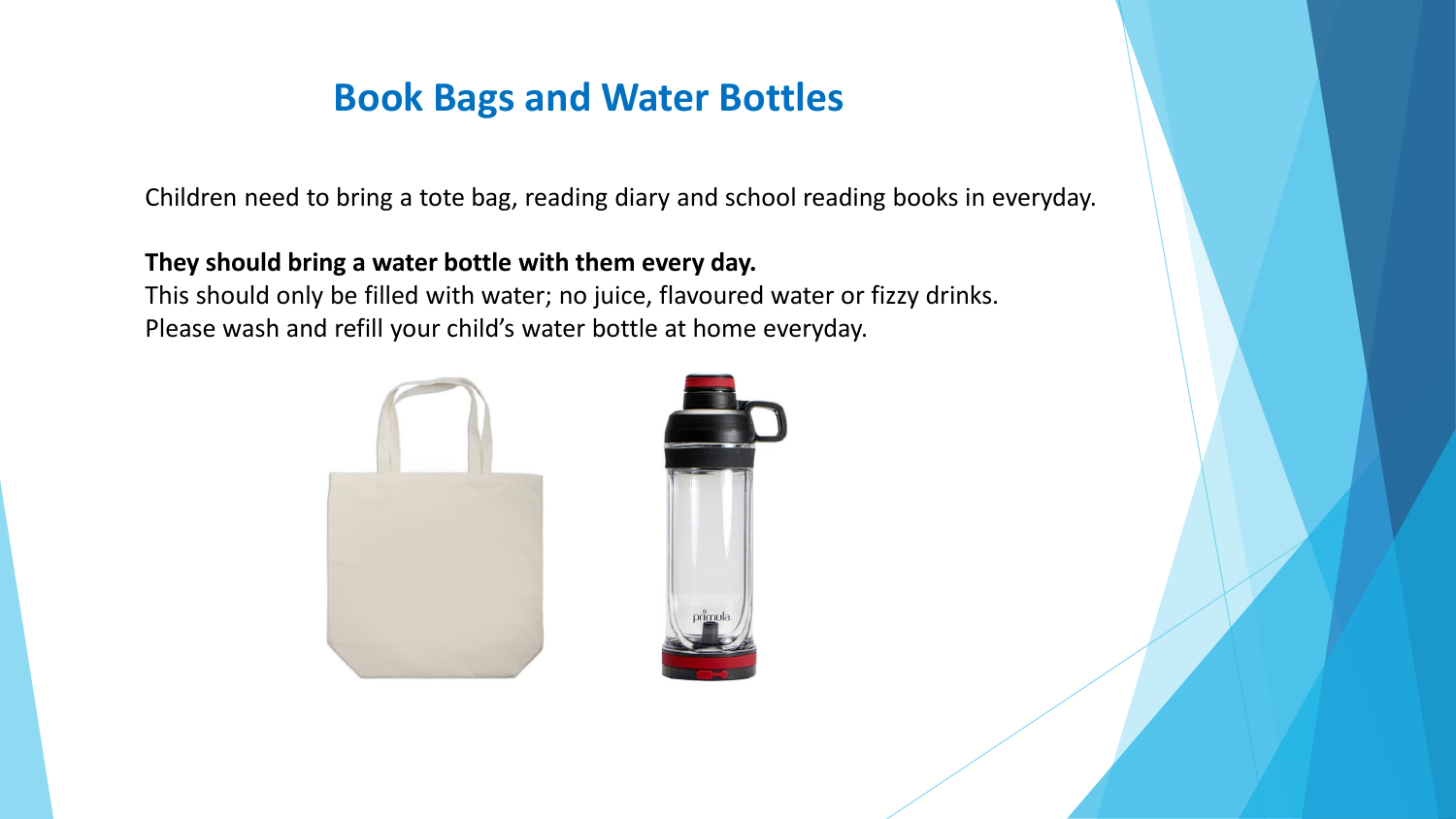# **Start and end of the school day**

Children can come into school between 8.45am and 8.55am. After this it is classed as late. School ends at 3.20-3.25pm. Your children should arrive at school and be collected from school on time. Should you be late for any reason please call the office.





On your child's first day they will be encouraged to enter the school without their parents/carers as this helps them to settle more quickly.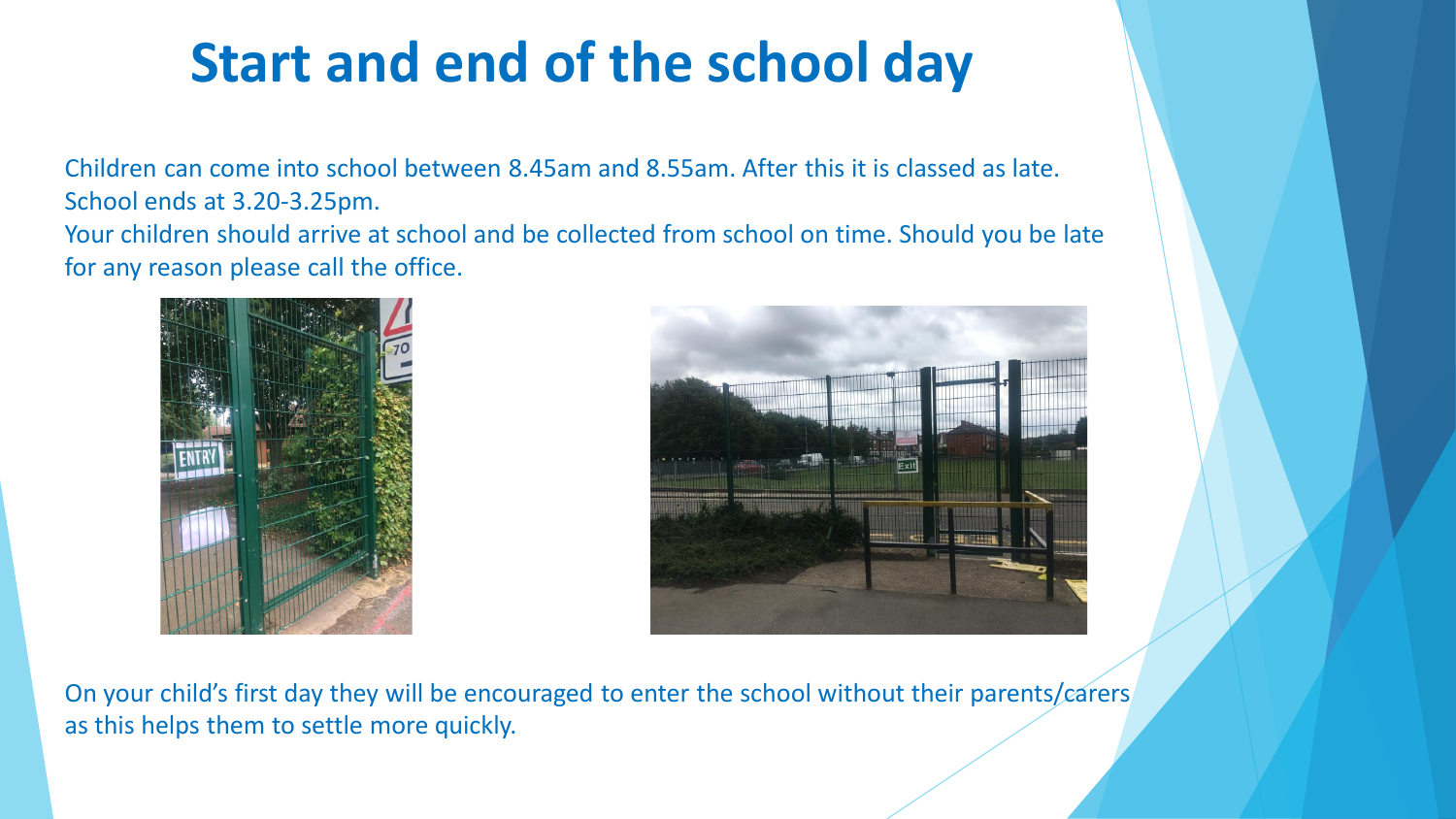# **Morning Snack**

How to keep healthy, including through exercise and healthy eating is part of the school's curriculum. Only healthy snacks such as fruit and vegetables can be brought to school.

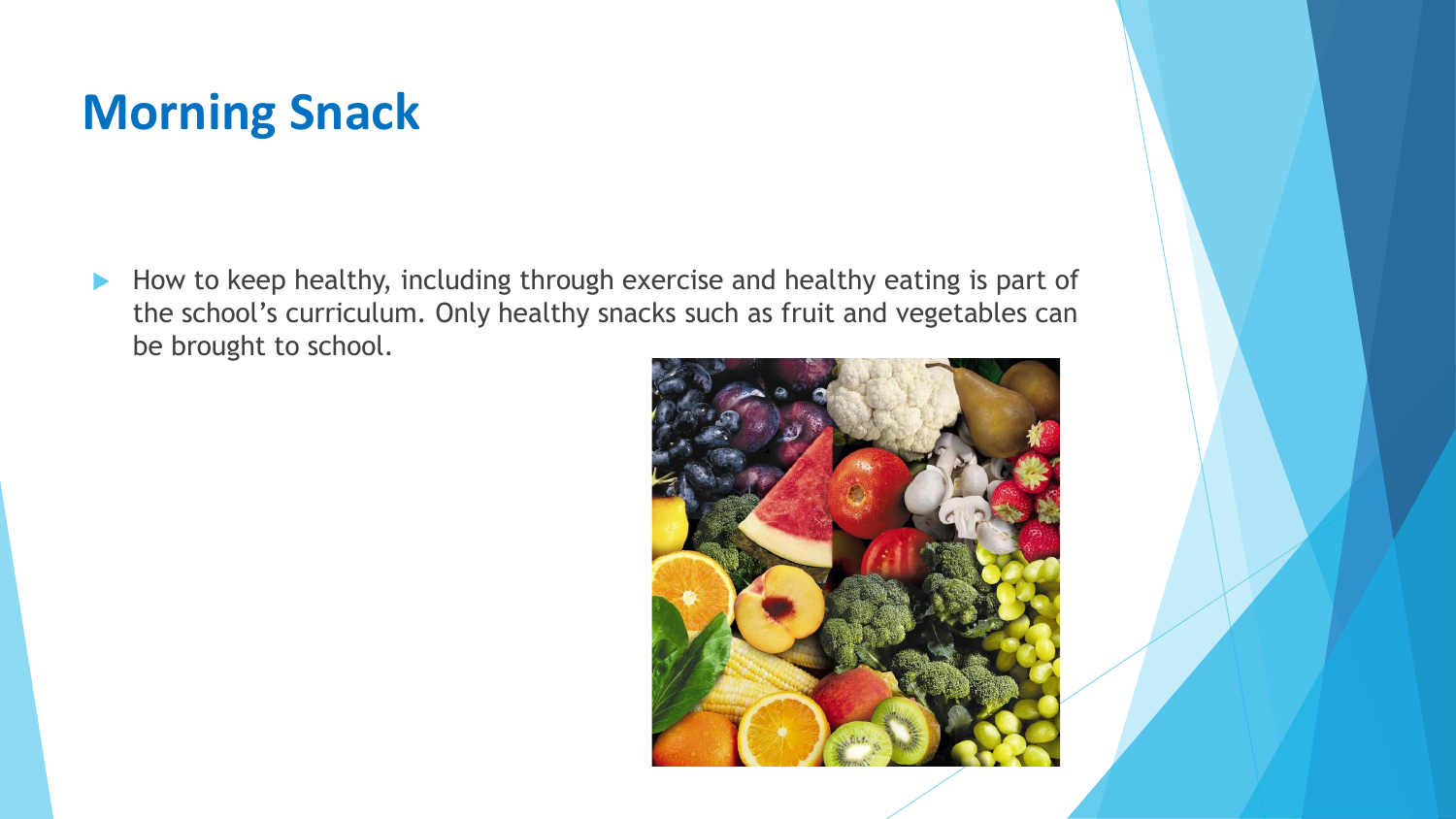# **Lunchtimes**

- School dinners are free if your child is in receipt of Free School Meals otherwise there is a charge of £2.40 which is payable via sQuid. Currently these are packed lunches. If this changes we will let you know.
- If you do not want your child to have a school packed lunch, they can bring a healthy packed lunch from home . Please read our guide to a healthy packed lunch.
- When we are providing hot school dinners again we will email you a copy of the school menu so you can see the menu for each day. There is always a vegetarian option.
- If your child has any requirements regarding food allergies or religious beliefs you will need to fill in a form. Please talk to Mrs Beech or Mrs Gibson in the school office

Midday supervisors are with the children at lunchtime to ensure they are safe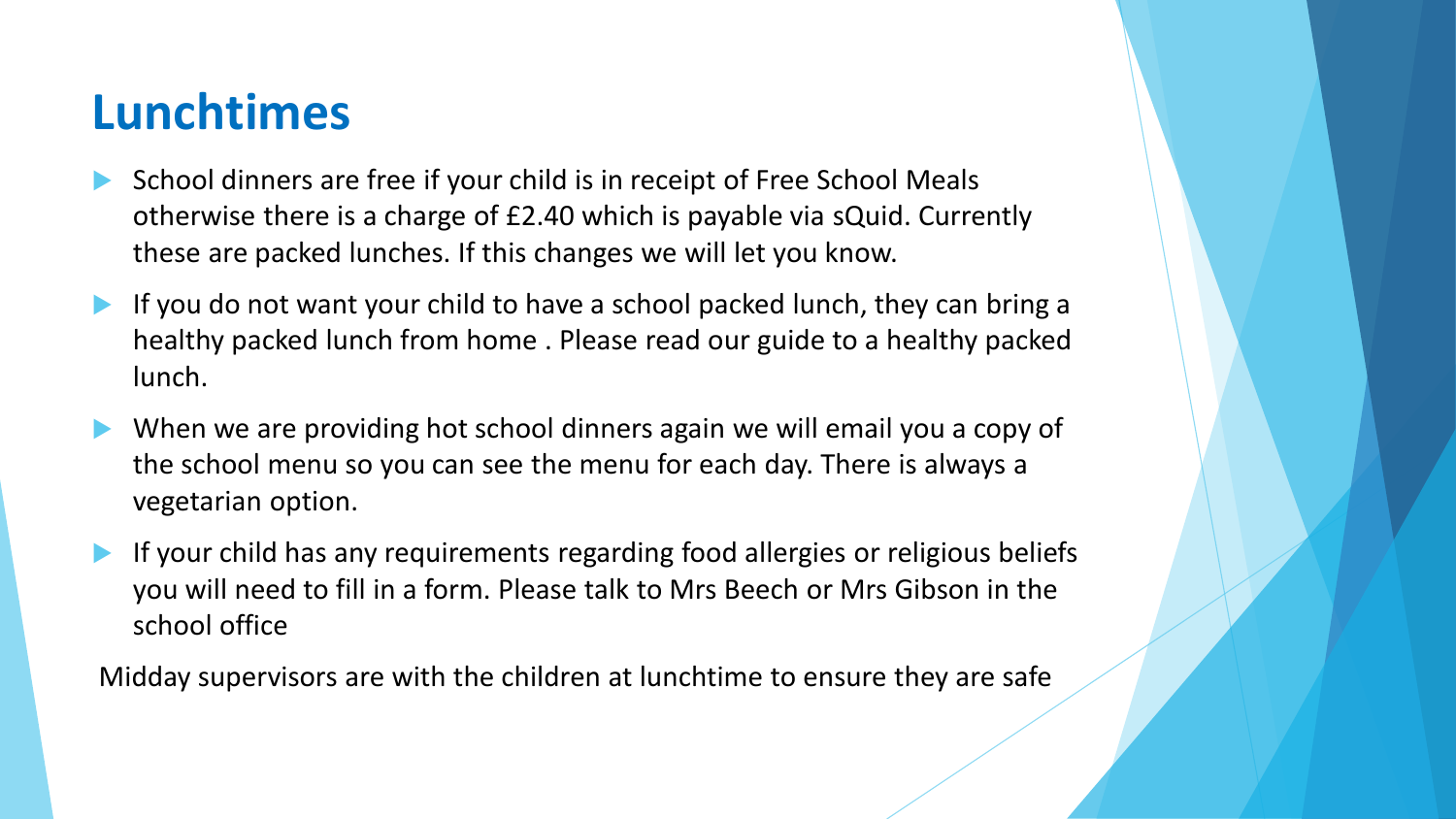# **Free School Meal and Pupil Premium Funding**

#### **PUPIL PREMIUM FUNDING**

It is vital you apply for free school meals if you are eligible so your child receives this extra funding in school. You are eligible for free school meals if you receive any of the following benefits:-

- **Universal Credit with an annual net earned income of no more than £7,400**
- **Income Support**
- **Income-based Jobseeker's Allowance (JSA)**
- **Income-related Employment and Support Allowance (ESA)**
- **Support under Part 6 of the Immigration and Asylum Act 1999**
- **The Guarantee element of State Pension Credit**
- **Working Tax Credit run-on (paid for the four weeks after the person stops qualifying for Working Tax Credit)**
- **Child Tax Credit (with no Working Tax Credit) with an annual income of no more than £16,190**

**It is very easy to apply. You can register for Pupil Premium Funding by following the instructions below:-**

- Log onto the Nottinghamshire County Council website.
- In the search box type 'Free School Meals'.
- Click on 'Free School Meals and Milk'.
- Scroll down the page and click on 'register and apply online'. This will take you to the citizens portal.
- Register and follow the instructions to apply for free school meals and milk.

**If you do not have access to the internet or have any problems please call into the office and speak to Mrs Beech or Mrs Gibson**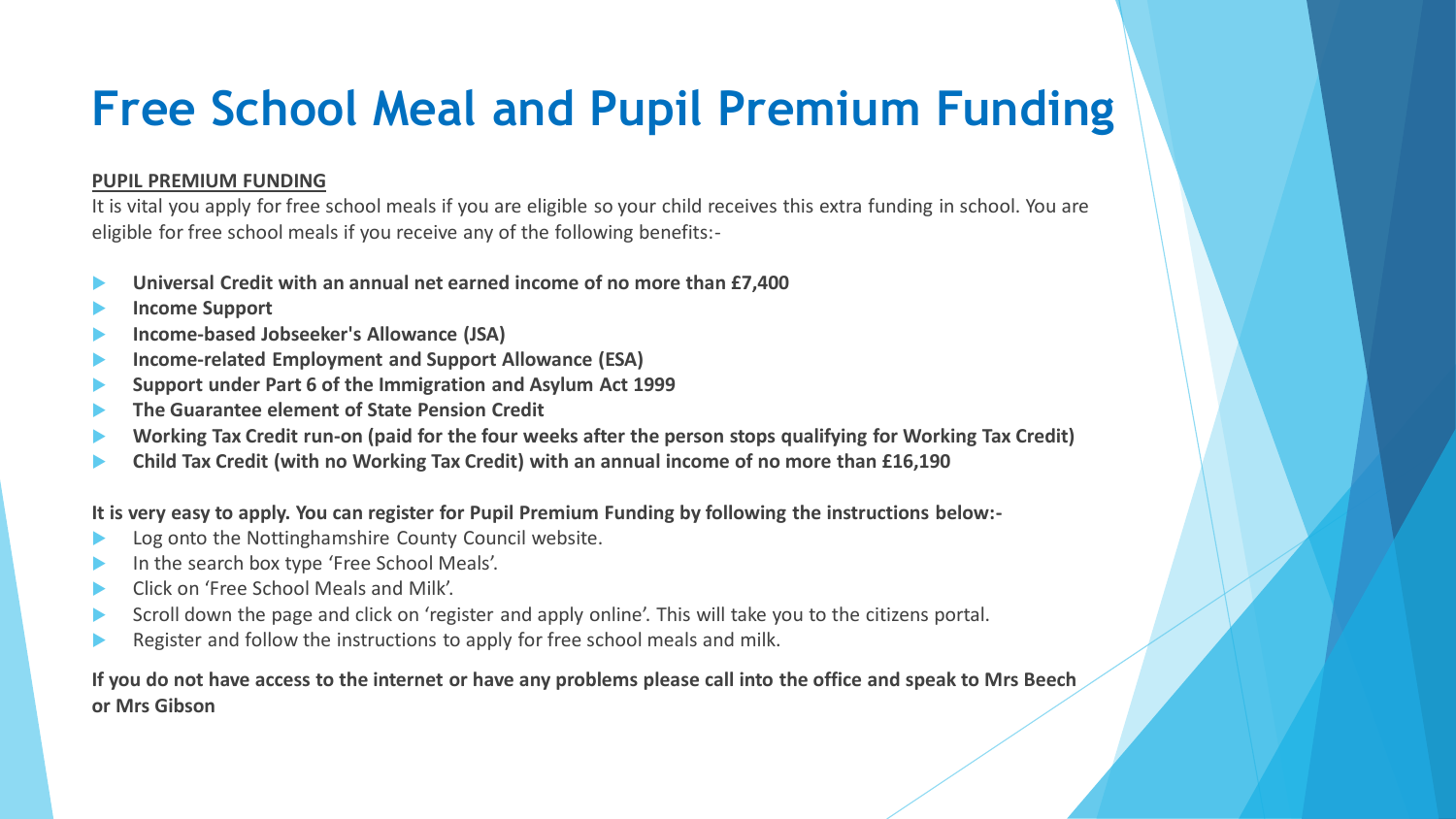# **Absences**

- As your child is of compulsory school age it is essential that they attend school regularly and maintain a pattern of good attendance.
- Any attendance that falls below 95% is classed as poor attendance by the Government.
- Any parents wishing to take their child on a holiday should do this during the school holidays. Holidays will not be authorised during a school term.
- $\blacktriangleright$  The school office must be informed if your child is going to be absent for each day of their absence. The office staff will text or phone the parents of any child who has an unexplained absence. If they do not get a reply from you they will contact all of the people you have given as contacts so we can make sure you and your child are safe. If we still do not hear from you we will come to your home to check you are all ok.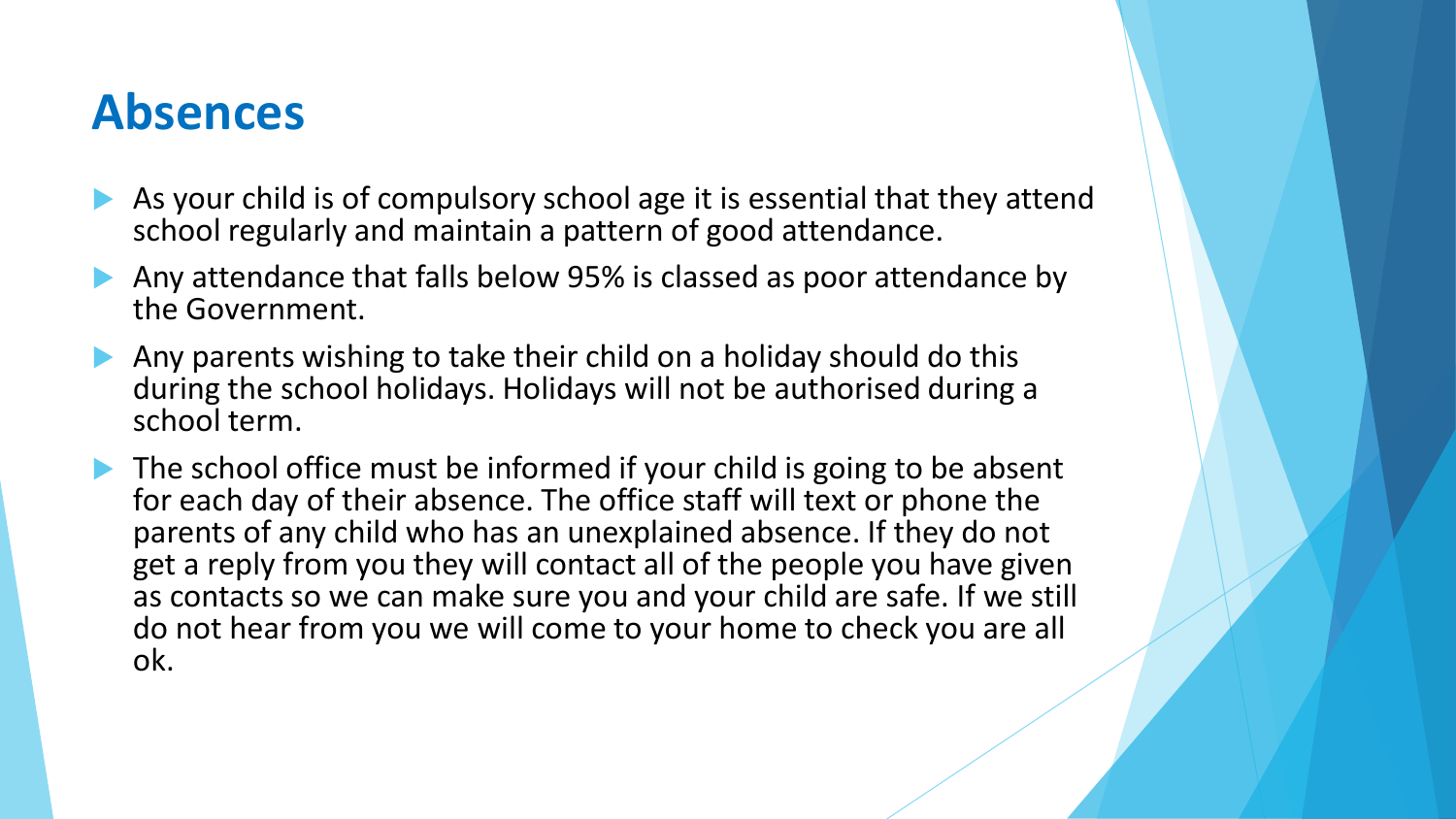# **Illness**

Please ring or email school if your child is unwell and therefore not attending school with a brief reason.

**Covid-19 Coronavirus Symptoms – Do not send your child to school with ANY of these symptoms**

- High temperature
- New, continuous cough
- Loss or change to your sense of smell or taste

We can give your child medicines with your written permission. Forms are available from the school office.

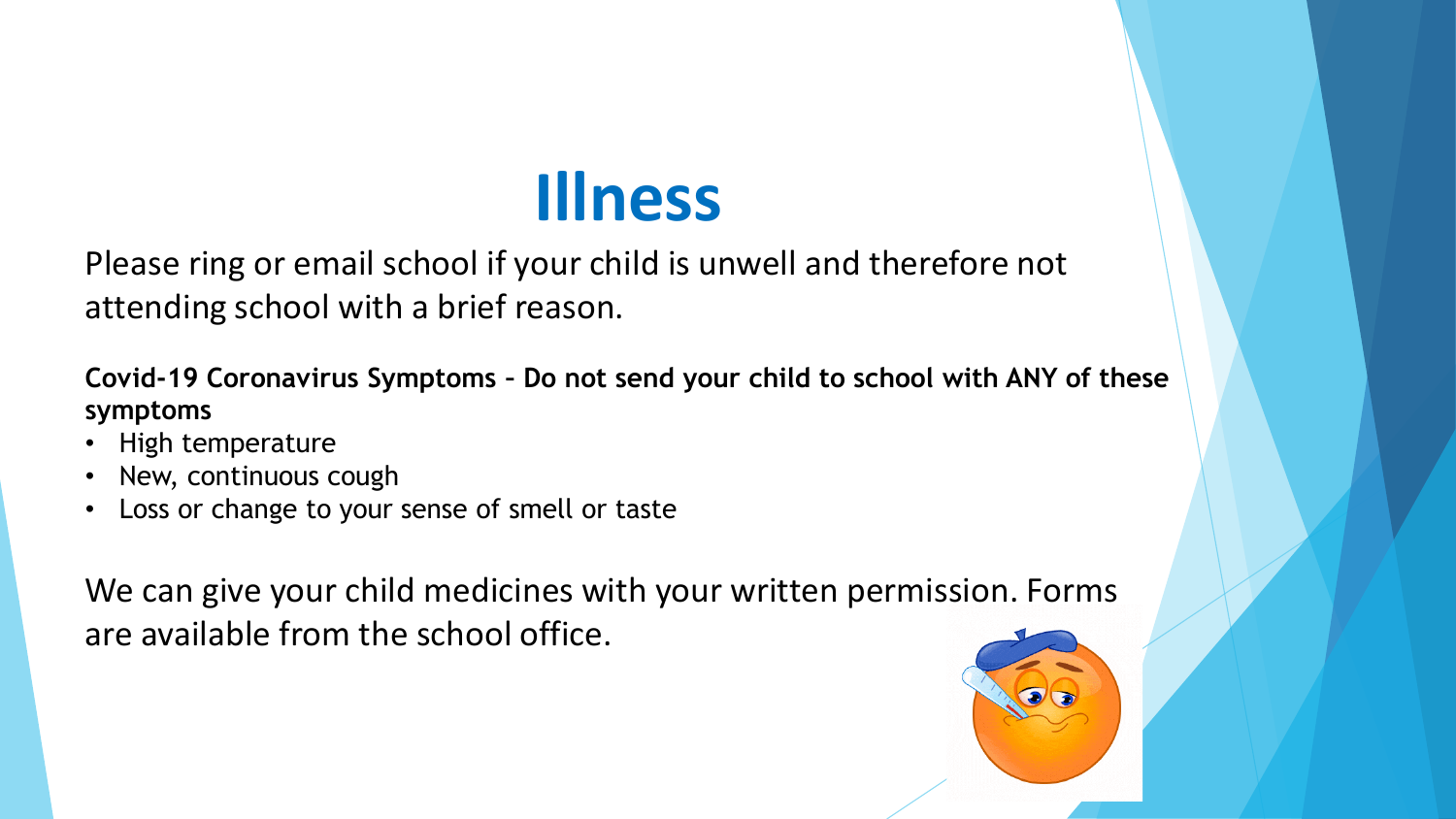## **Please remember…**

- To avoid disrupting lessons please remember to send your child to school with everything that they will need for the day i.e. Coats, hats, and water bottles.
- Home time arrangements should be in place prior to your child arriving at school so they know who will be collecting them from school. We understand that arrangements may change in the event of an emergency, if so, please contact the school office immediately.
- Appointments during school time will have an impact on your child's attendance. Please try to arrange these outside of school hours in order to keep these to a minimum.
- If any of your contact details change, please remember to update these with the school office immediately.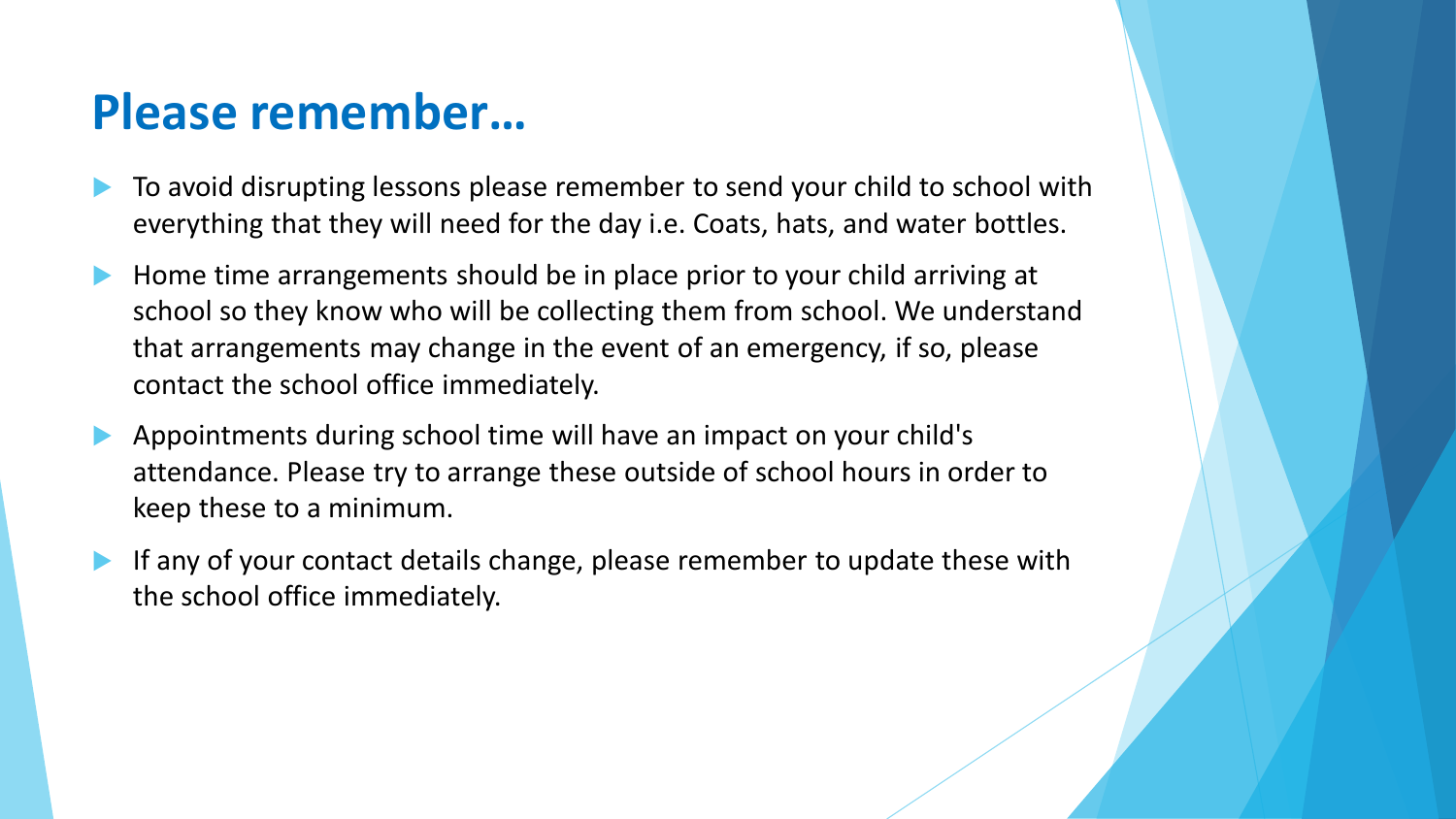# **Serious Allergy**

We have children in school who have a severe allergic reaction to

### **all nuts, coconut, sweetcorn, chick peas and peas.**

This allergic reaction (anaphylactic shock) can occur through ingestion of products containing these allergens, cross contamination, touch and breathing in the odour of these products.

# **This condition is life threatening.**

To minimise the risk to these children

- Avoid giving your child products containing these items but particularly nuts.
- Avoid giving peanut butter sandwiches, other spreads containing nuts such as Nutella and snack bars containing nuts.
- Asking your child not to share their lunch.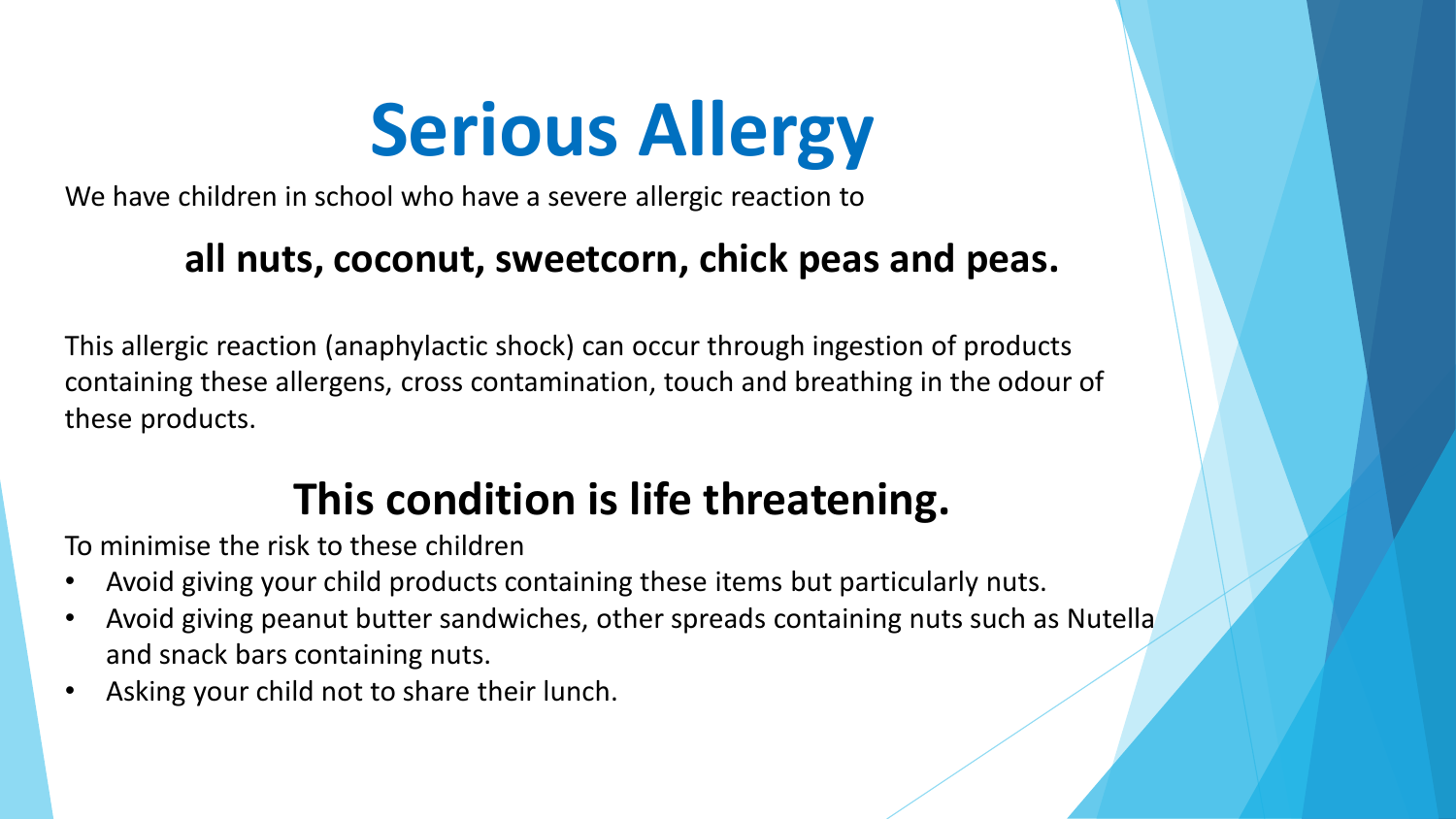#### **The Paper Work Checklist**

Please ensure all the following paperwork has been filled in and either emailed or posted back to school

- Confidential Personal Information Form
- Pupil Images Consent Form
- Online Safety Agreement
- ICT and Internet Use Agreement